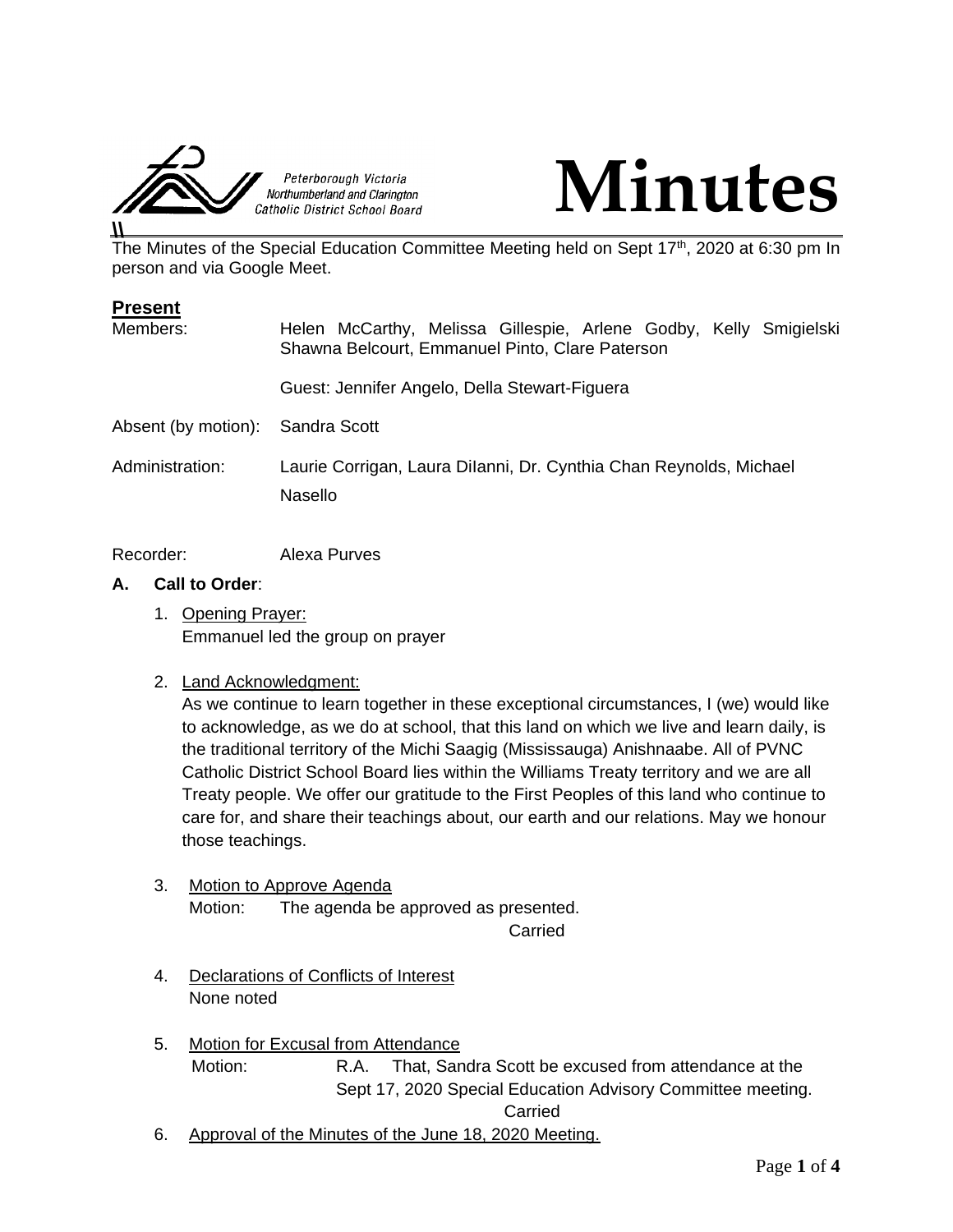# Motion: The minutes be approved as presented Carried

7. Business Arising from the Minutes: None noted.

# **B. Recommended Actions/Presentations**:

- 1. Remarks: Chairperson (Arlene) Welcome back all, happy to see people face to face again. We would like to take a moment to acknowledge the Traynor family in our thoughts and prayers during this difficult time for their family.
- 2. Remarks: Superintendent of Learning *(Laurie Corrigan, Superintendent of Learning/ Special Education)*

Laurie welcomed Michael Nasello, Director of Education; 2400 students are attending St. Thomas Aquinas Virtual Catholic School, virtually. 348 of these students are exceptional. EA support will be provided virtually for those students who were to receive it face to face at home school. Students in the virtual school will remain linked to their home school.

Laurie highlighted the new and returning Special Education Department staff members; Dr. Cynthia Chan Reynolds, Psychologist; Laura DiIanni, Vice Principal of Special Education; Jeff Hockett, Chantal Bouillion, Steve Williams & Lynda Thomas, Special Education Consultants; Leeann Gifford, Special Education Support Staff (SESS) Facilitator; Layna Desormeau, Shelley Powell & Christina Tosti, Itinerant SESS; Alanna Gujarati & Deborah Leung, Speech Language Pathologists; Erin Brown, Early Years Social Worker. As well, the addition of the Mental Health Lead, Mandy Hamu, which was a recommendation put forward by SEAC at the June meeting.

Peterborough Victoria Northumberland Clarington Catholic District School Board (PVNCCDSB) ran a first face to face return through a Transitions program. The Transitions program was a 2-week long school session in August to help students transition back to school after 6 months at home.

# 3. Update from Trustees:

Emmanuel expressed his gratitude for the hard work provided by the Special Education department in the opening of schools.

Trustees held 3 meetings over the summer months. Michael also added that twice a week meetings were held with the public health department in order to take next steps. Trustees have been very supportive.

4. SEAC Meeting Topics for 20/21 School Year Please review topics for this school year as indicated.

# **C. Discussion Items:**

A short discussion of the presentation took place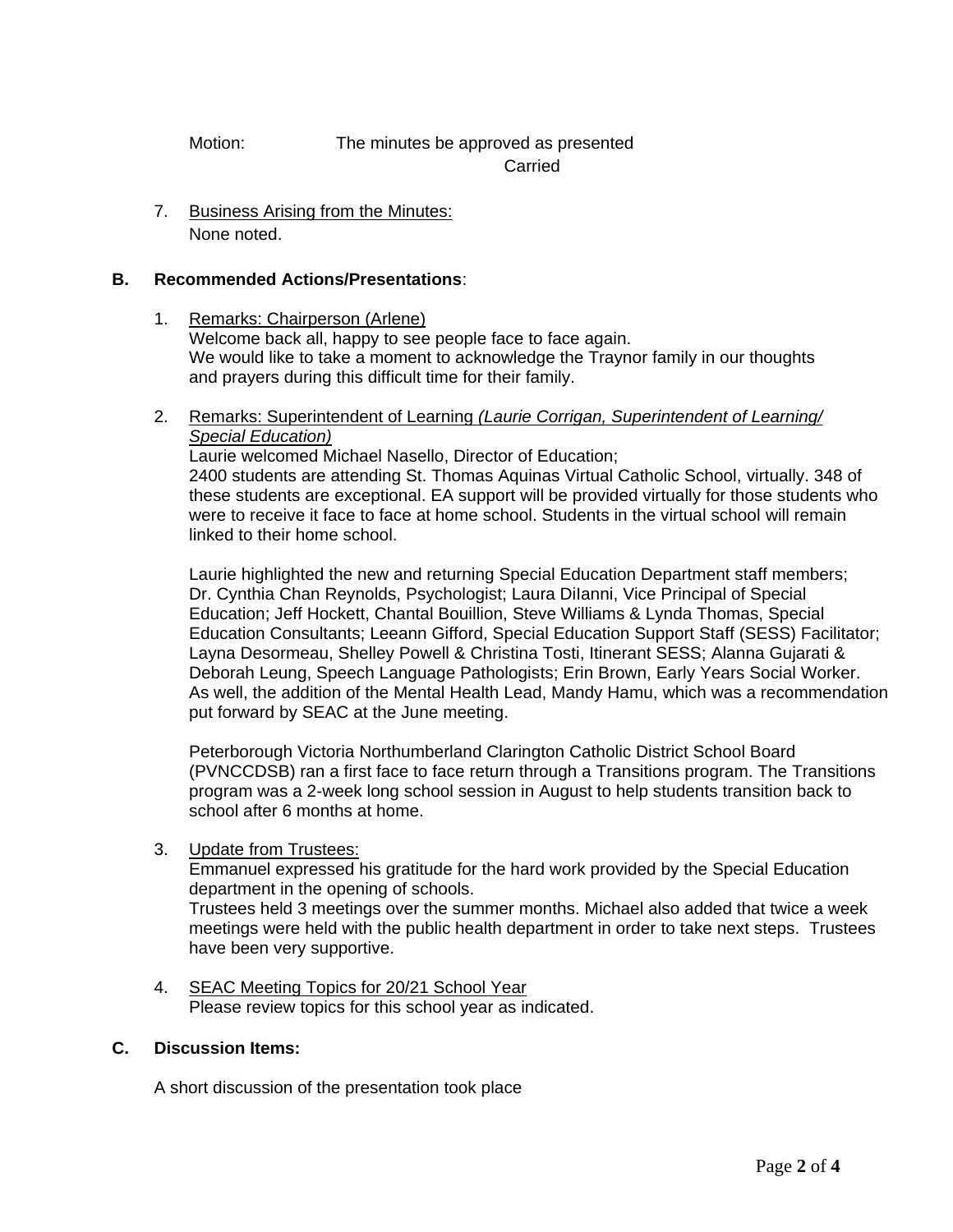## **D. Information Items**:

Reports from SEAC members No reports were given

#### Return to School

Laurie directed the committee to the Board's website for review of Return to School Plan, Return to School Parent/Guardian FAQ, overview of St. Thomas Aquinas Virtual School. The website also contains links to the Covid-19 advisor page and Communication Protocol and Self-Assessment Tool.

Positive cases and any outbreaks of Covid-19 in schools will be communicated through the board's website. Individual staff and student's personal information will NOT be shared. Ill staff and students are expected to follow the online self- assessment and not return until symptoms are resolved for 24 hrs.

It was stated that the self-assessment tool will be helpful for parents and teachers that have an exceptional student who could be hard to diagnose. The self-assessment tool is being communicated to the public through Twitter and is being sent out in parent communications and through school messenger. All transportation is still running through Superintendent, Isabel Grace.

Mental Health and Wellbeing Strategy and Transitions Program – J. Angelo

Jennifer shared a presentation regarding the Mental Health and Wellbeing Strategy of the Transitions Program. The program was implemented in order to help exceptional and anxious students return to the classroom.

Cynthia informed the group that the support staff, Social Workers, Mental Health Lead, Psychologist and Psychometrist will be supporting virtually as much as possible.

Chaplains will be available in Secondary schools and Fr. Paul will support the elementary schools. Priests will not be going into schools but will be using Google meet.

#### **E. Old Business**:

### **F. New Business**:

#### **G. Next Meeting**:

Thursday, October 15th, 2020, 6:30-8:00pm Special Education Department Plan and Third Party Provider Location: Catholic Education Center

Opening/Closing Prayer : Clare

# **H. Conclusion**: